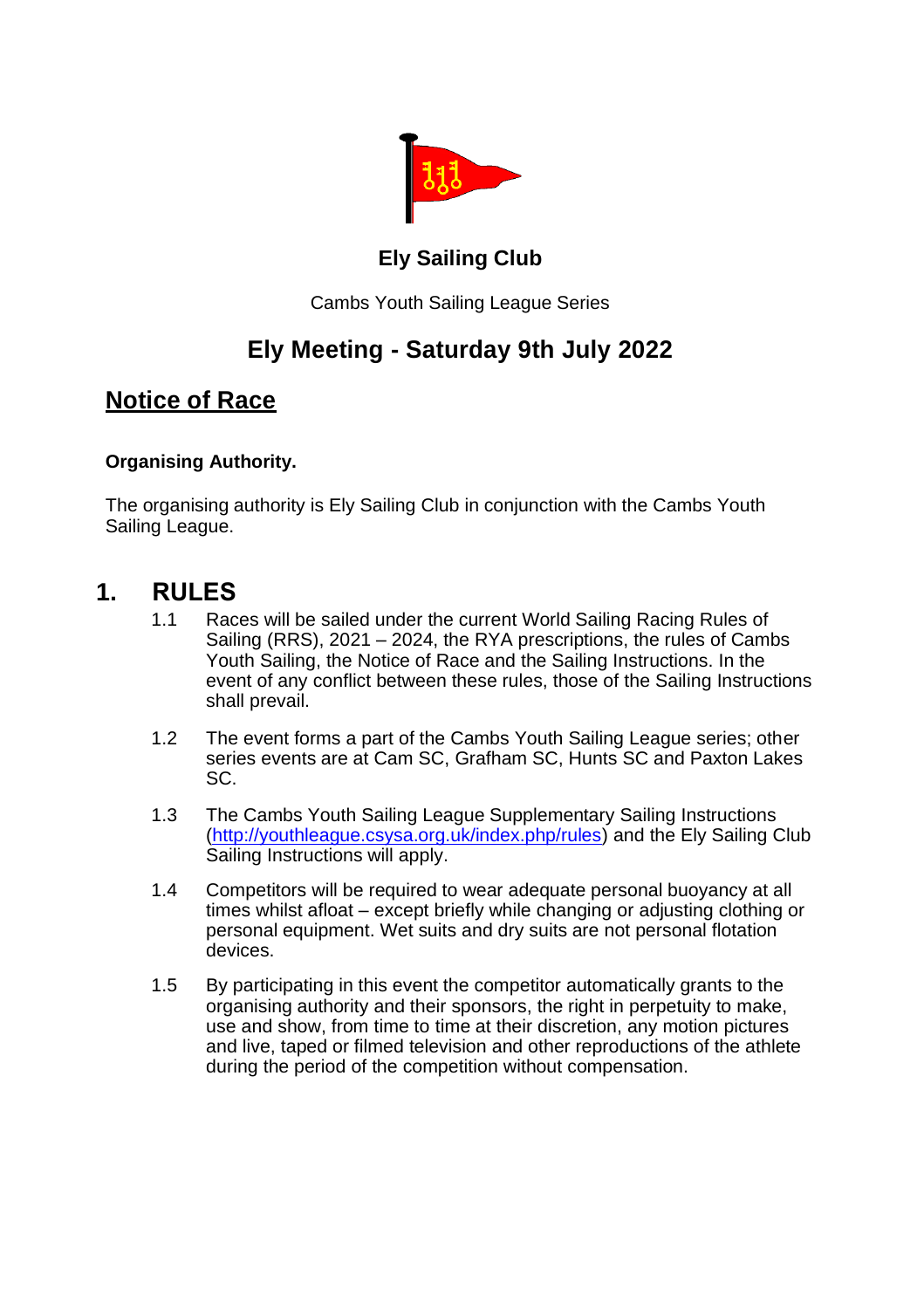# **2. ELIGIBILITY AND ENTRY**

- 1.1 Competitors shall be under the age of nineteen years (19) on 1<sup>st</sup> September 2020.
- 1.2 Competitors shall be members of one of the participating clubs: Grafham Water SC, Cam SC, Ely SC, Hunts SC, Paxton Lakes SC and Grafham Onboard, or otherwise specifically invited by CSYS
- 1.3 Entry is open to any class of dinghy less than 14ft in length with a Portsmouth Yardstick number greater than 1000 unless prior permission is given by the sailing committee
- 1.4 Boats may enter the event by completing the online entry form at the Ely SC WebCollect Events site, together with the required entry fee, by 22:00 on Friday 8<sup>th</sup> July 2022. The event will be open for entries from Wednesday 15<sup>th</sup> June.<https://webcollect.org.uk/esc>
- 1.5 To be considered an entry in the event, a boat shall complete all registration requirements and pay all fees.
- 1.6 Late entries will not be accepted.

# **3. FEES**

Required entry fee is as follows: £1 per boat.

# **4. SCHEDULE**

- 3.1 Registration will be held outside at the Clubhouse from 09:00 on Saturday 9<sup>th</sup> July 2022.
- 3.2 **BRIEFING**. Competitors' briefing will be at 10:30am on the lawn outside the Clubhouse.
- 3.3 **RACE FORMAT**. Three races are scheduled with the first race warning not before 11:00. It is envisaged there will be up to three flights in each race: fast, medium and slow. Racing will be handicap racing using PY numbers (as amended by National Class rules) and average lap times

# **5. SAILING INSTRUCTIONS**

Sailing Instructions will be available at registration.

#### **6. THE COURSE**

The course will be displayed on the Course Board on the side of the Starters Box.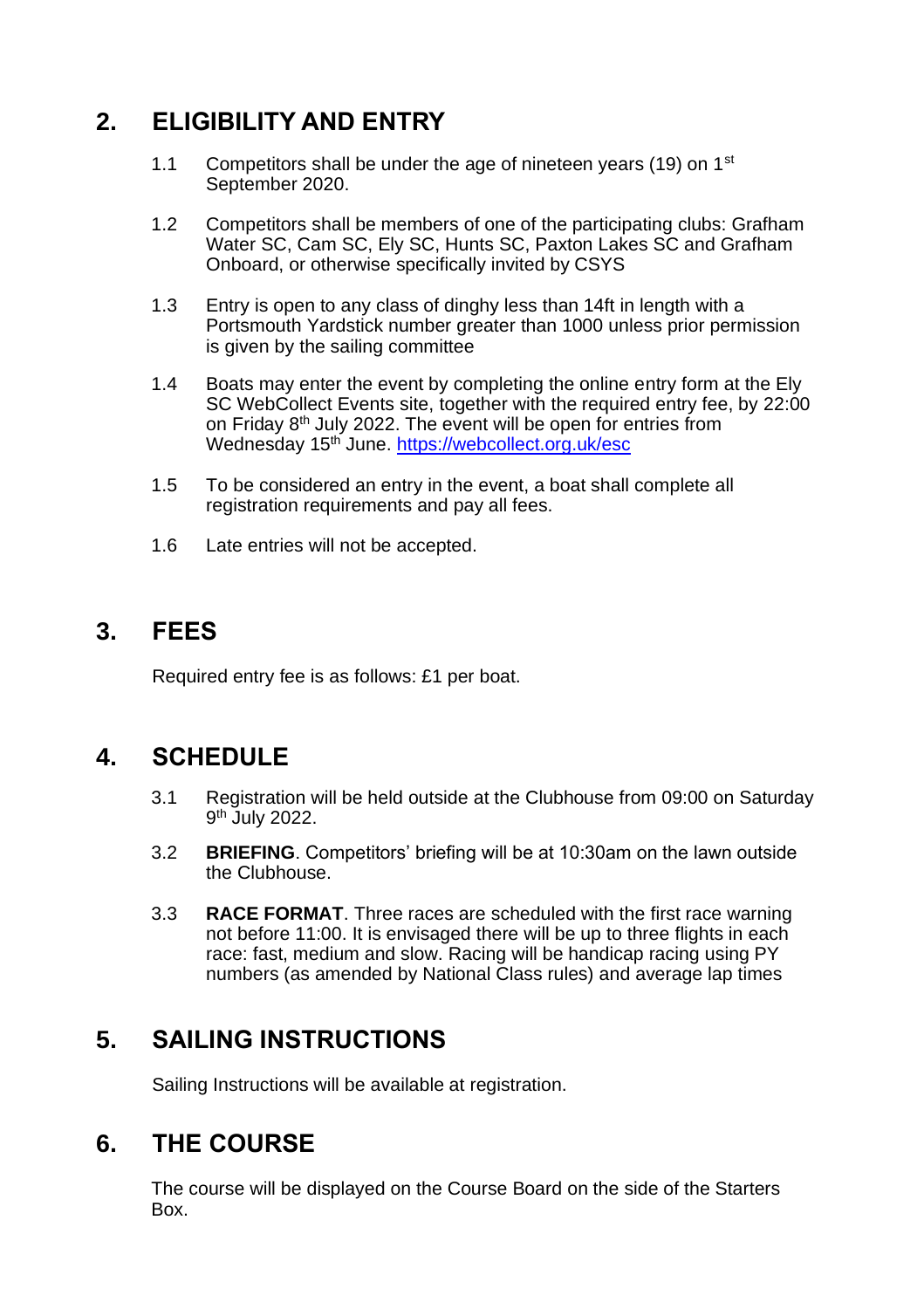# **7. SCORING**

- 6.1 The Low Point System of Appendix A will apply
- 6.2 One race is required to be completed to constitute a series
- 6.3 When two or fewer races have been completed, a boat's series score will be the total of her race scores.
- 6.4 When three races have been completed, a boat's series score will be the total of her race scores excluding her worst score.

# **8. SUPPORT BOATS**

Support boats shall not be allowed.

# **9. PRIZES**

Ely Sailing Club Organising Committee will award prizes for the following:

- Prizes Individual: At each event the following prizes will be presented:
- Overall Leading three (3) competitors.
- 14 years of age and under Leading two (2) competitors.
- 11 years of age and under Leading two (2) competitors.
- Youngest Competitor.
- Endeavour Prize.
- Team Prize.

Refer to the Cambs Youth League rules for full details. <http://youthleague.csysa.org.uk/index.php/rules>

# **10. DISCLAIMER OF LIABILITY AND INSURANCE RISK STATEMENT**

Rule 4 of the Racing Rules of Sailing states: "The responsibility for a boat's decision to participate in a race or to continue racing is hers alone."

Sailing is by its nature an unpredictable sport and therefore involves an element of risk. By taking part in the event, each competitor agrees and acknowledges that:

- a) They are aware of the inherent element of risk involved in the sport and accept responsibility for the exposure of themselves, their crew and their boat to such inherent risk whilst taking part in the event;
- b) They are responsible for the safety of themselves, their crew, their boat and their other property whether afloat or ashore;